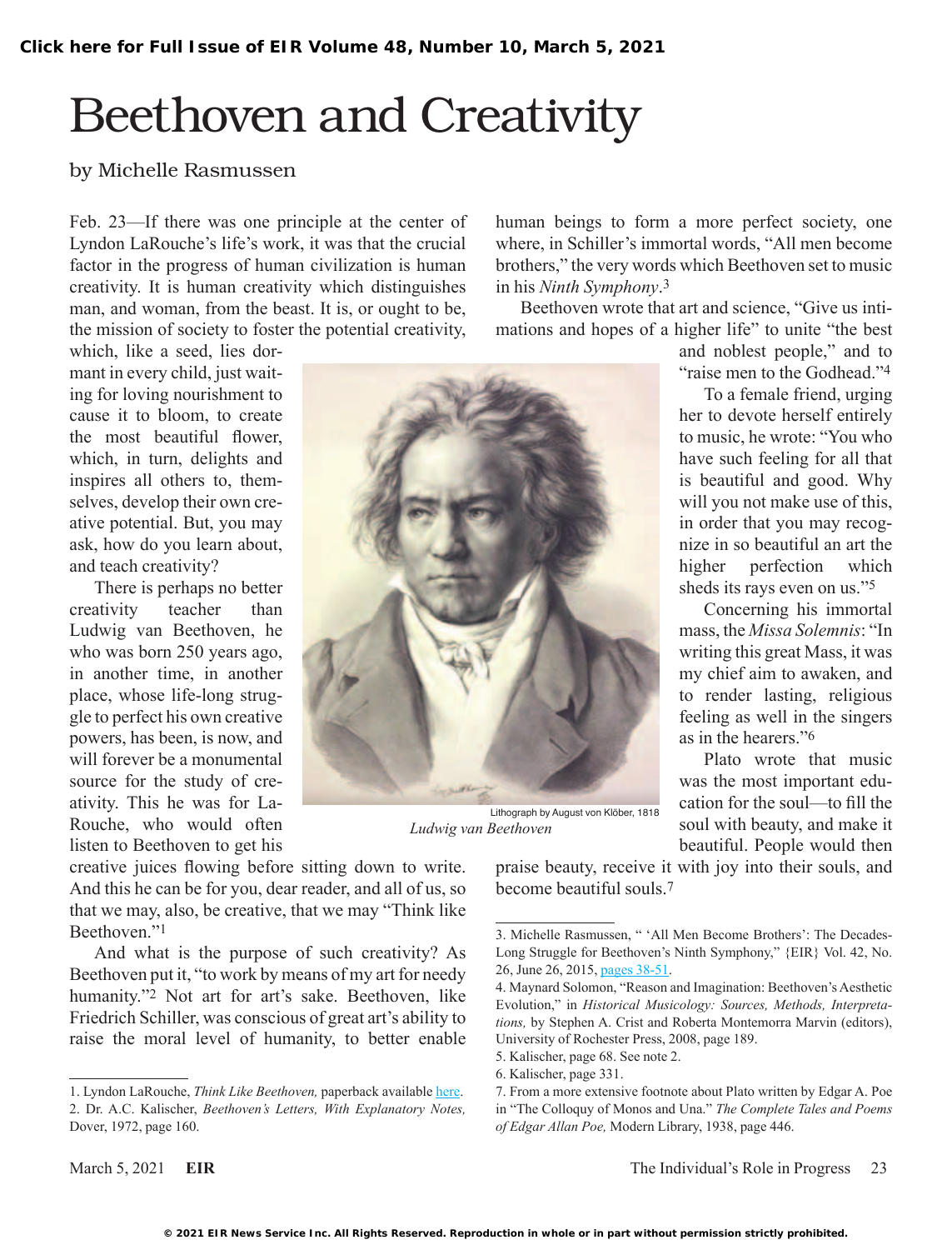Beauty, Schiller said, ennobles our emotions and our intellect. Not just raw emotions which dominate us, without intellect and reason. Not just intellect and reason, without compassion and agapē—love for our neighbor. But through the freedom of mind and heart, which arises while in the act of play, and especially when experiencing the beauty of great art, the two sides of our nature can be reconciled by rising to a higher, subsuming state of mind, which we call the aesthetical state of mind.

Beethoven quoted Schiller's play *Don Carlos* in a letter from 1797: "Wisdom is for the wise, Beauty for the feeling heart; and both belong to each other." (*Die Wahrheit is vorhanden für den Weisen, Die Schönheit für ein* 



*Friedrich Schiller, in a portrait by Ludovike Simanowiz.*

*fülend Herz; Sie beide gehören für einander.*)8

Beethoven wielded his creative powers to touch our souls through the beauty of his music.

#### **The Creative Process**

To be creative is a process of perfecting the ability to imagine what no one before you has ever thought about. In modern terms, to think "outside of the box," the box of "This is how it has always been done," "These are the rules," "These are the unquestionable doctrines." And, to be self-conscious about how to do that. But how do you put yourself into a state of mind, where you can think freely? How can you become self-reflective about the creative process and look into your own mind?

The thought process we call the imagination, is not only the key to creativity in the arts, but, also, in scientific discovery. Lyndon LaRouche put it this way in a [speech](https://larouchepub.com/eiw/public/2011/eirv38n27-20110715/30-38_3827-lar.pdf) called "Creativity as Such," in 2011:

And it's in the process of *metaphor,* in which we acquire access to experimental knowledge and use of principles which lie outside the domain of sense-certainties, that mankind distinguishes himself from the beasts.... This is the special

genius of Classical musical composition.... [Y]ou look at the question of irony, and you take the case of a Bach fugal composition as the perfect test to demonstrate this.… This aspect of the human mind is the location of human creativity. And the promotion of that aspect of the human experience, Classical artistic culture as an expression of the principle of metaphor, is the principle of ordinary discovery, principled discovery. And when you take this kind of thinking over into the department of the practice of physical science, the same thing! And there, you have an example of the role of Classical musical composition, as in the illustrative cases of

both Max Planck and Albert Einstein, in particular—and [Vladimir] Vernadsky also! You get a demonstration that in the department of Classical artistic composition, in which the mind is *experimenting* with the attempt to discover principles, and expresses the yearning for that experimental result as the *incentive of creativity for the human mind.* That is *creativity*.9

Albert Einstein, better known as a great scientist, lesser known as a devoted amateur violinist, made his greatest discoveries not in a laboratory, but through "thought-experiments." He had an intriguing insight into the power of the imagination, which he used to make his discoveries, and, also, the power of music to stimulate his own imagination.

Einstein:

The power of imagination is the ultimate creative power ... no doubt about that. While knowledge defines all we currently know and understand ... imagination points to all we might yet

<sup>8.</sup> Written in Lenz von Breuning's album, Kalischer, page 11.

<sup>9.</sup> Speech delivered to the Schiller Institute conference, "Classical Culture, an Imperative for Mankind," held in Rüsselsheim, Germany, July 3, 2011. *EIR* Vol. 38, No. 27, July 15, 2011, pages 30-38.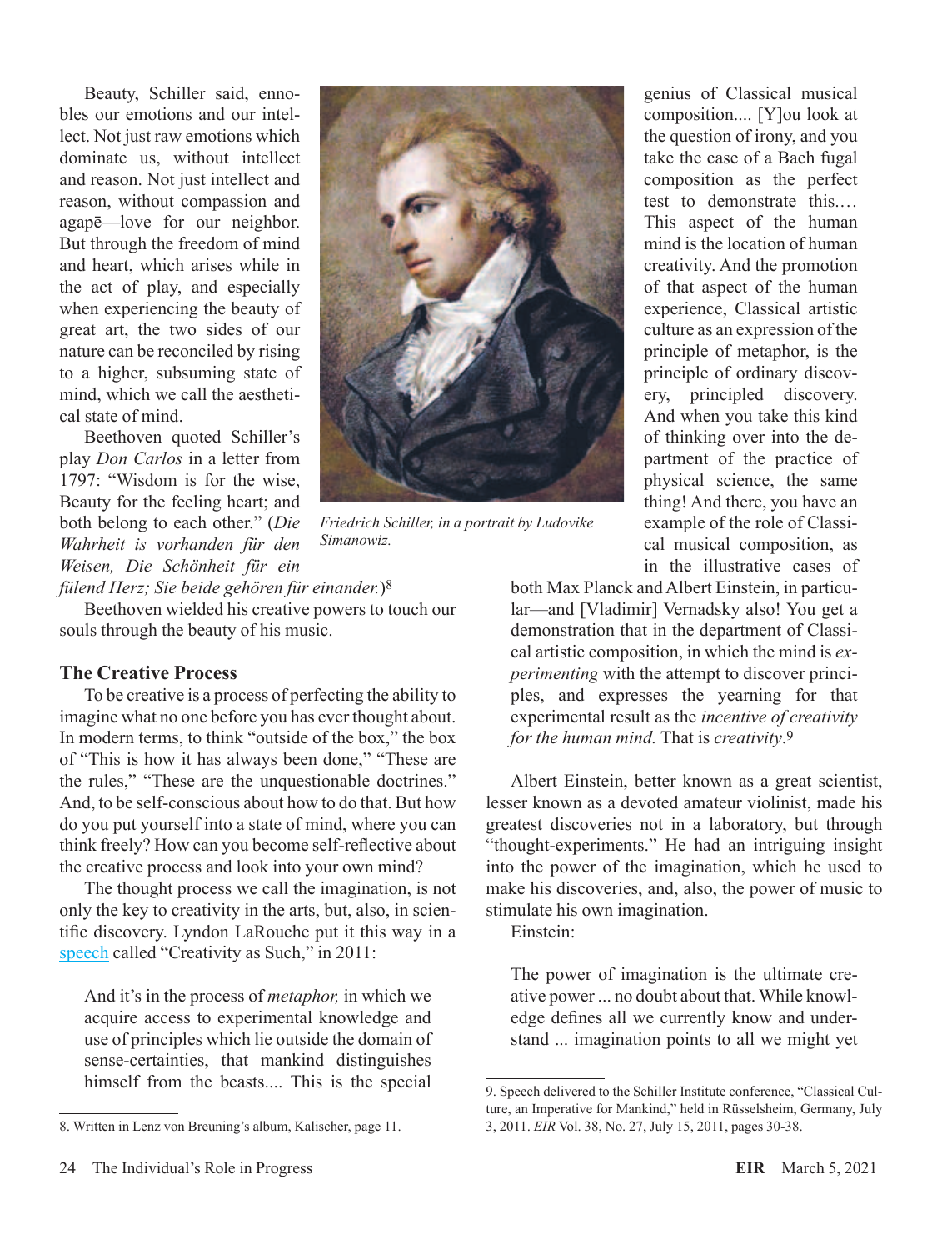

Photo by E.O. Hoppe *"The power of imagination is the ultimate creative power." —Albert Einstein. When he became stuck in solving an intellectual problem, Einstein often played his violin to liberate his mental powers.*

discover and create. Imagination is more important than knowledge. Your imagination is your preview of life's coming attractions.10

Imagination embraces the entire world, stimulating progress, giving birth to evolution.11

Imagination is the language of the soul.12

Logic will get you from A to B. Imagination will take you everywhere.<sup>13</sup>

Einstein recounted that when he became stuck in the process of solving an intellectual problem, he would play his violin, and that would often liberate his mental powers.14

Beethoven wrote this about the challenge of writing fugues in his late quartets: "The imagination, too, asserts its privileges and today a different, truly poetic element must be manifested in conventional form."15

In 1823, Beethoven wrote suggestions on how to stimulate the imagination to Archduke Rudolph, one of his very few composition students, and an important financial and political supporter:

I hope that Your Imperial Highness will continue to acquire special practice in writing down your ideas straightaway at the piano; for this purpose there should be a small table next to the piano. Not only is the imagination strengthened in this way, but one also learns to pin down the remotest ideas at once, it is likewise necessary to write without a piano. Nor should it give Yr. Imperial Highness a headache, but rather the considerable pleasure of finding yourself absorbed in this art, to elaborate a simple melody at times, a chorale, with simple and, then again, with more varied figurations in counterpoint16 and so forth to more difficult exercises. This will certainly not give Your Royal Highness a headache, but rather, when one finds oneself absorbed in art, a great pleasure. Gradually we develop the [ability to] express just exactly what we wish to, what we feel within us, a need characteristic of all superior persons [noble-minded men in A.C. Kalischer's translation].<sup>17</sup>

This power of the imagination involves our ability to think about the future, about how something could be, not bound by what is, in the here and now.

The concept of the imagination is related to forecasting the future effects of current causes, as in La-Rouche's economic forecasts, in which he always proposed alternative courses of action to avoid the dangers stalking in the future as the result of current wrong policies. And, likewise, deciding what to do in the here and

<sup>10.</sup> Azquotes.com/quote/864207

<sup>11.</sup> Albert Einstein, *Einstein On Cosmic Religion and Other Opinions & Aphorisms.* goodreads.com/quotes/423568.

<sup>12.</sup> www.azquotes.com/quote/831606.

<sup>13.</sup> brainyquote.com /quotes/albert\_einstein\_121643.

<sup>14.</sup> Read the article, "Einstein the Artist," by Shawna Halevy, one of

LaRouche's collaborators. *EIR* Vol. 39, No. 19, May 11, 2012, [pages](https://larouchepub.com/eiw/public/2012/eirv39n19-20120511/58-66_3919.pdf) [58-66](https://larouchepub.com/eiw/public/2012/eirv39n19-20120511/58-66_3919.pdf)

<sup>15.</sup> Solomon, "Reason and Imagination," in *Historical Musicology,* page 194. See note 4.

<sup>16.</sup> Counterpoint is the art of writing two or more lines, or voices, of music designed to be in dialogue with each other, from "point against point," writing a contrary note to a given note, or point.

<sup>17.</sup> Michael Hamburger (editor), *Beethoven: Letters, Journals and Conversations,* Thames & Hudson, 2007, page 199.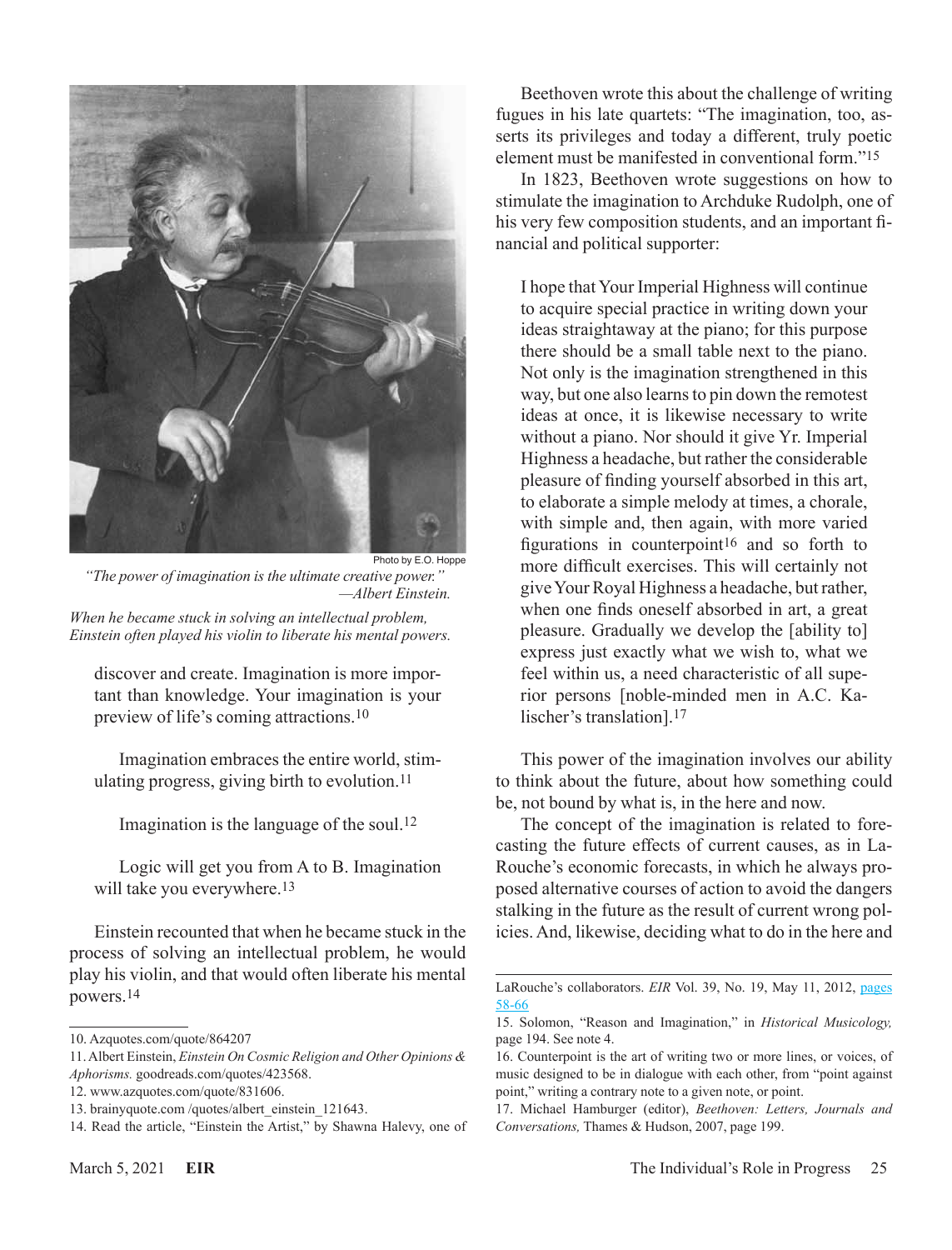now, based on your vision of where you want to arrive in the long-term future, the "future determining the present," as he put it.

In classical music, imagining the future requires, on the one hand, having an insight into the pregnant possibilities of a single new musical theme or motive, but, on the other hand, the ability to invent a musical idea, which is not a theme, but a generative, developmental process, a specific quality of change—the real subject of a unified composition, which acts upon the themes as objects of creative transformation.

The seed-crystal of this development process is in the mind of the composer from the very beginning.

Beethoven from 1815: "I have always a picture in my mind, when I am composing, and work up to it."<sup>18</sup>

Regarding his opera *Fidelio,* "my custom when I am composing even instrumental music is always to keep the whole before my eyes."19

There is a tension between what Plato called "the one and the many": the one unifying musical idea, and the many motives, developments, and transitions—the unfolding of the unified idea. The great German conductor Wilhelm Furtwängler spoke of the tension between near-hearing (*nahhören*), the music heard at that moment as it is unfolding, and far-hearing (*fernhören*), the future, completed, composition.

Beethoven was a master of this process, which we call motivic thorough composition or, in German, *motivführung*. Just think about the first movement of his *Fifth Symphony,* and how the first famous four notes da, da, da, dum—became the object of Beethoven's enormously fruitful musical creativity. Or the *motivführung* that traverses several of Beethoven's late string quartets, as described by Norbert Brainin, the late Amadeus Quartet primarius, at a Schiller Institute seminar, where he started with Op. 132.20



EIRNS/Philip Ulanowsky

*"The seed-crystal of the development process is in the mind of the composer from the very beginning." Norbert Brainin, primarius of the Amadeus Quartet, described and demonstrated the process of motivic thorough composition, the subject of Beethoven's enormously fruitful musical creativity. Here he is (right), with his long-time friend, Lyndon LaRouche, on December 4, 1987.*

Paradoxically the one, unifying musical idea must subsume many free, independent voices. Beethoven wrote the following upon being asked by a composer to criticize his composition:

[N]ot indirectly, but frankly, as is my wont, I only tell you that you might pay a little more attention to the separate conduct of the parts in future works of this kind.21

Creativity is not linear. LaRouche emphasized the role of surprise, paradox, metaphor, irony, even jokes, and puns, all of which Beethoven was a master. The listener is consciously led into a trap, where, suddenly, the unexpected occurs. A dramatic new element takes you by surprise, and you are forced to make a mental leap into the realm of the imagination, away from linear thinking. Afterwards, an emotional release occurs, for example, when you "get the joke." In metaphor, there is a juxtaposition of seemingly unrelated elements in a surprising way, which can only be understood from a higher, subsuming level. (See box on p. 27.)

In the process of unfolding the musical idea in a polyphonic (many-voiced) musical universe, some-*Continued on page 28*

<sup>18.</sup> Maynard Solomon, *Beethoven Essays,* Harvard University Press, 1990, page 127.

<sup>19.</sup> Solomon, "Reason and Imagination," in *Historical Musicology,* page 194.

<sup>20.</sup> Over September 20-22, 1995, the Schiller Institute sponsored a series of seminars featuring Lyndon LaRouche's close friend and collaborator Norbert Brainin, at the Dolná Krupá castle in Slovakia. Watch

Mr. Brainin demonstrate the principle of motivic through composition in Seminar No. 4 [here,](https://youtu.be/Hk74vsoMKLc) or read more about it [here.](https://archive.schillerinstitute.com/music/1995/brainin_demo1.html)

<sup>21.</sup> To Baron Carl August von Klein in 1826, Kalischer, page 365.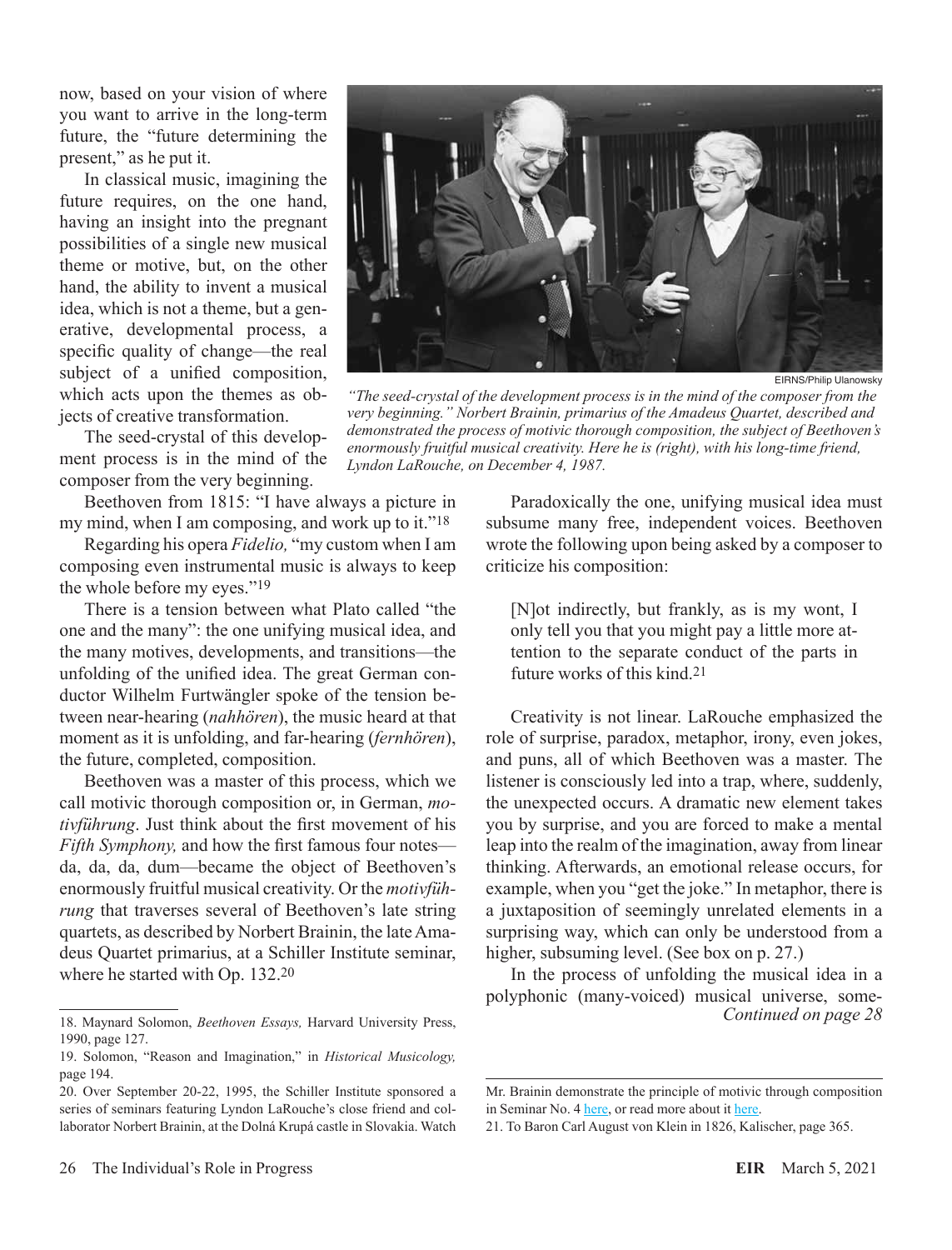## Beethoven Thought in Metaphor

Even when he was not composing, Beethoven thought in metaphor. In response to a letter from his brother which was proudly signed "landowner," Beethoven signed his letter, "brain-owner."a

From a remembrance by music critic and literary figure, Johann Friedrich Rochlitz: "Once he is in the vein, rough, striking witticisms, droll conceits, surprising and exciting paradoxes suggest themselves to him in a continuous flow."b

From his student Karl Czerny: "He could introduce a play on words anywhere."c For example, "As regards Frau v. Stein [stone in English], I beg her not to let Herr v. Steiner be petrified, so that he may still be able to serve me."<sup>d</sup>

Or he could make up funny words, calling a fugue "tone-flight-work."e5

Here is an example of the great fun Beethoven had

c. Solomon, "Reason and Imagination," in *Historical Musicology,* page 223.

d. Kalischer, page 229.

e. Kalischer, page 356.

when writing to Tobias Hasslinger, publisher Sigmund Anton Steiner's assistant, who later became the publisher (Beethoven usually called Hasslinger the "little adjutant," Beethoven being "Generalissimus"):

I dreamed that I was taking a far journey, as far as Syria, as far as India, back again as far as Arabia; finally I came indeed to Jerusalem. The Holy City prompted thoughts about the Holy Writ [Bible], when, and no wonder, I thought of the man Tobias [from the Bible], and naturally that led to my thinking of our little Tobias and our *pertobias[sen]* [making the name a verb, then a noun meaning to turn the name 'Tobias' into music<sup> $f$ </sup>]; now, in my dream journey, the following canon occurred to me:<sup>g</sup>

$$
\begin{array}{c|cccc}\n\textcircled{\tiny 2} & & & & & \\
\hline\n\textcircled{\tiny 2} & & & & & & \\
\hline\n\textcirc & & & & & & \\
\textcirc & & & & & & & \\
\end{array}
$$

Beethoven then forgot the canon<sup>\*</sup>, and when he remembered it again, it had turned into a three-voice canon, which he held as strongly as Menelaus had held Proteus.

His letter to Tobias Hasslinger continues:

f. The Free Dictionary Language Forums, by Farlex, "[Beethoven's writ](https://forum.thefreedictionary.com/postst94588_Beethoven-s-writing--question.aspx)[ing: question.](https://forum.thefreedictionary.com/postst94588_Beethoven-s-writing--question.aspx)"

g. Kalischer, page 281.

\* <https://beethoven.ru/node/909> [WoO 182: O Tobias!, трехголосный канон Бетховен (beethoven.ru)]



a. Russell Sherman, *Piano Pieces,* Farrar, Straus and Giroux, September 30, 1997, page 114.

b. Oscar Sonneck (editor), *Beethoven: Impressions by His Contemporaries,* Dover Books, 1967, page 128.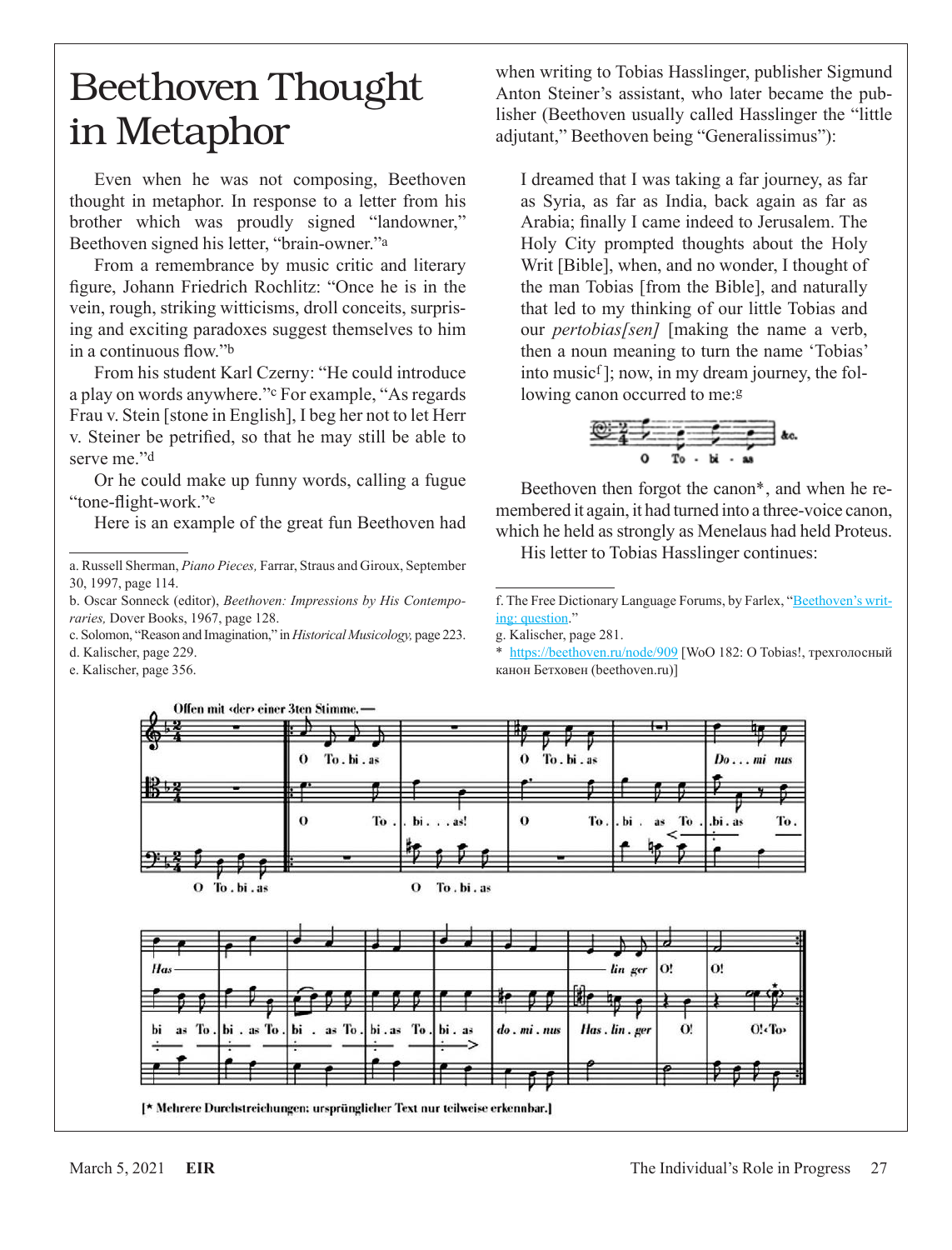Soon I shall send in something about Steiner, too, just to prove that he hasn't a heart of stone. Farewell, very dearest of friends, we wish you continually that you may never be true to the name of publisher and may never be publicly humiliated.... [The pun on *Verleger* (publisher) and *verlegen* (embarrassed, at a loss) was one of which Beethoven was especially fond.]h

Enclosed in a letter to a publisher in 1825 with some canons, Beethoven includes:

[A] supplement, a romantic description of the life of Tobias Hasslinger in 3 parts. First part: Tobias is an assistant of the celebrated authority, Capellmeister Fux—and holds the ladder to his Gradus ad Parnassum [steps to Parnassus, the mountain where the Muses live, the name of Fux's pedantic book on counterpoint]. As he is now inclined to practical joking, through shaking and pushing the ladder he causes many of those who had got fairly high up to fall headlong and break their necks, &c. He now bids farewell to our clod of earth and reappears at the time of Albrechtsberger [a leading counterpoint teacher who gave Beethoven some lessons].

2nd part. The already existing Fuxian *nota cambiata* [changed note] is now treated in conjunction with A[lbrechtsberger]. and the changing notes thoroughly expounded; the art of creating a musical skeleton is carried on to the highest degree, &c. Tobias, now a caterpillar, is turned into a grub [butterfly larva], is developed, and appears for the third time on this earth.

3rd part. The scarcely formed wings now hasten to the *Paternostergässl* [the address of the publisher]; he becomes *Paternostergässler Capellmeister,* and having gone through the school of the changing notes [*Wechselnoten*] he retains nothing of them but the change [*Wechsel*], and so gains the friend of his youth, and finally becomes a member of several inland empty-headed societies, &c. If you ask him, he will certainly allow this account of his life to be published.<sup>i</sup>

#### *Continued from page 26*

times the different individual voices come into conflict with each other, and dissonances emerge in the contrapuntal process, which urgently demand to be resolved, thus driving the unfolding process forward in a nonlinear way.

This is similar to a human dialogue of cultures, where, sometimes, conflicts emerge. These conflicts, however, can be solved through the process of creating a higher unity, the which Nikolaus von Kues (Nicholas of Cusa) called the "coincidence of opposites." This is actually a common metaphor in Danish known as things "going up in a higher unity" (*at gå op i en højere enhed*.) In music, the higher unity is the overall musical idea of that particular piece.

The creative process also entails great emotional tension in the midst of problem solving, as if you are hanging on a psychological cliff, or lost in no-man's land. You begin to doubt if the problem can ever be solved. But the great thinker, whether in music, science, or elsewhere, develops a power of concentration, sometimes lasting years, based on an underlying consciousness of the importance of his or her endeavor, a striving passion, until a breakthrough occurs, as if in a flash of insight, and the problem is solved.

The creative struggle involves trying out new solutions, which are not in the rulebook, and not in your own past productions. To be self-reflective about the creative process requires not only being conscious about new methods of composition, as Beethoven sometimes explicitly wrote that he had invented, which Plato referred to as a "higher hypothesis," but, also, to be self-conscious about the increasingly creative quality of compositional methods, which Plato called the "hypothesis of the higher hypothesis."

From Beethoven to a publisher in 1802 regarding Piano Variations Op. 34 and 35:

Both sets are really worked out in a wholly *new manner,* and each in a *separate and different way*…. I myself can assure you that in both these works the *method is quite new so far as I am concerned.*22

[W]hen feeling opens up a path for us, then away with all rules.23

h. The Unheard Beethoven website, "[Canon, O Tobias, WoO 182](https://unheardbeethoven.org/search.php?Identifier=woo182)." i. Kalischer, page 229.

<sup>22.</sup> Solomon, "Reason and Imagination," in *Historical Musicology,* page 191. 23. *Op. cit.,* page 192.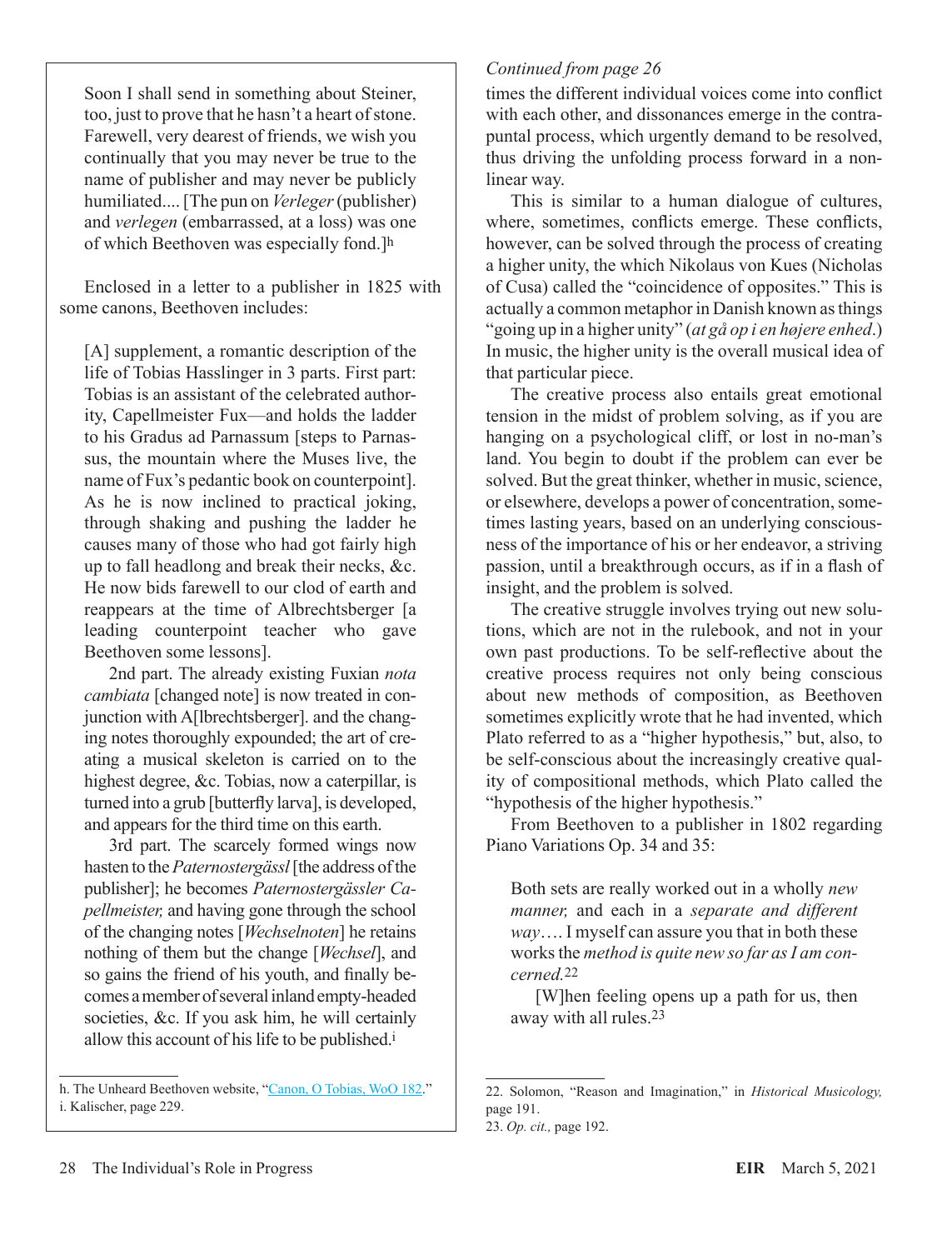In fact, LaRouche wrote that Beethoven should be considered a physical scientist, because of his ability to make one creative breakthrough after another, to discover new worlds, new modes of musical expression. In science, we discover new physical principles of nature, even creating new states of matter, never before seen in nature. Opening your mind to the existence of a paradox, that which does not fit into the accepted theories, spurs the mind to seek new, higher, hypotheses, and design crucial physical experiments to prove, or disprove them.

In art, we use the same cognitive powers to discover new artistic principles, and, also, something new about our own creativity, which we can share with others, be they musicians or listeners. We can communicate the power of creativity, itself, to move men's souls.

Beethoven was a master in making use of known musical forms (for example, the sonata form), and imbuing them with surprising, new, revolutionary content.

#### **Beethoven's Struggle to Approximate Divine Creativity**

Beethoven was self-conscious about his own divine spark of creativity, that which LaRouche devoted his life to better understand, that *Götterfunken* (godly spark), of Schiller's "Ode to Joy": *Freude, schöne Götterfunken*24, the which Beethoven set to music in his monumental *Ninth Symphony*. LaRouche pondered, what does it mean for man to be in the image of The Creator? It is this capacity for man, also, to be a creator. That, stressed La-Rouche, is what separates men and women from beasts. (See the section on the divine spark in every individual in LaRouche's article in this issue, "In the Garden of Gethsemane," written in his prison cell in 1990.)

Beethoven wrote to publisher Breitkopf & Härtel in 1812: "my heavenly art, the only true divine gift of Heaven," and in 1824: "I am free from all small-minded vanity: only the divine art, in it alone is the main-spring which gives me strength to devote the best part of my life to the heavenly Muses."25

After seeing a collection of Schubert's songs, Beethoven's friend Anton Schindler records him as saying: "Truly, this Schubert is lit by a divine spark."26

Resenting publishers who line their pockets with profits from an author's work, treating them as "tasty brain-food," Beethoven wrote:

The author [Beethoven] is determined to show that the *human brain* cannot be sold either like coffee beans or like any form of cheese which, as everyone knows, must first be produced from *milk, urine* and so forth—The human brain is inherently inalienable.<sup>27</sup>

Beethoven was very conscious of his mission in life: to be as creative as he could be, in order to uplift needy humanity with the power of his music. To adopt the immortal mission of the artist: to ennoble the present, and future generations. There was no standing still or entropy, but, instead, what LaRouche called anti-entropy. Motivated by his love for mankind, Beethoven willfully became more and more conscious of his own creative powers, and constantly strove to leap up to the next higher level of creativity, with the explicit goal of more closely reaching the power of God's own creativity. (See box on page 30.)

#### **The Sublime**

Beethoven's passion to fulfill his mission gave him the power to rise above personal adversity, in the form of his increasing deafness. As he put it in his moving Heiligenstadt testament, he was in anguish about losing that very sense which he ought to have in perfection.

Schiller calls this the sublime—our ability to rise above sensual pain, for the purpose of a higher mission.

In 1813, Beethoven wrote: "Lend sublimity to my highest thoughts, enrich them with truths that remain truths forever!"28

He copied from another source: "Everything that is called life should be sacrificed to the sublime and be a sanctuary of art."29

Beethoven wrote to his good friend Dr. Franz Wegeler, in about 1801, about his anxiety during the previous two years because of his increasing deafness, and recent happy moments due to a woman he was now in love with, continuing:

<sup>24.</sup> A word coined before Schiller, by Johann Georg Adam Forster in writing about Benjamin Franklin.

<sup>25.</sup> Kalischer, page 330.

<sup>26.</sup> Manuel Komroff, *Beethoven and the World of Music*, Dodd, Mead, 1961, page 164.

<sup>27.</sup> Solomon, "Reason and Imagination," in *Historical Musicology,* page 190.

<sup>28.</sup> Hamburger, *Beethoven: Letters,* page 122. See note 17.

<sup>29.</sup> Birgit Lodes, in William Kinderman (editor), *The String Quartets of Beethoven,* University of Illinois Press, 2020, page 186.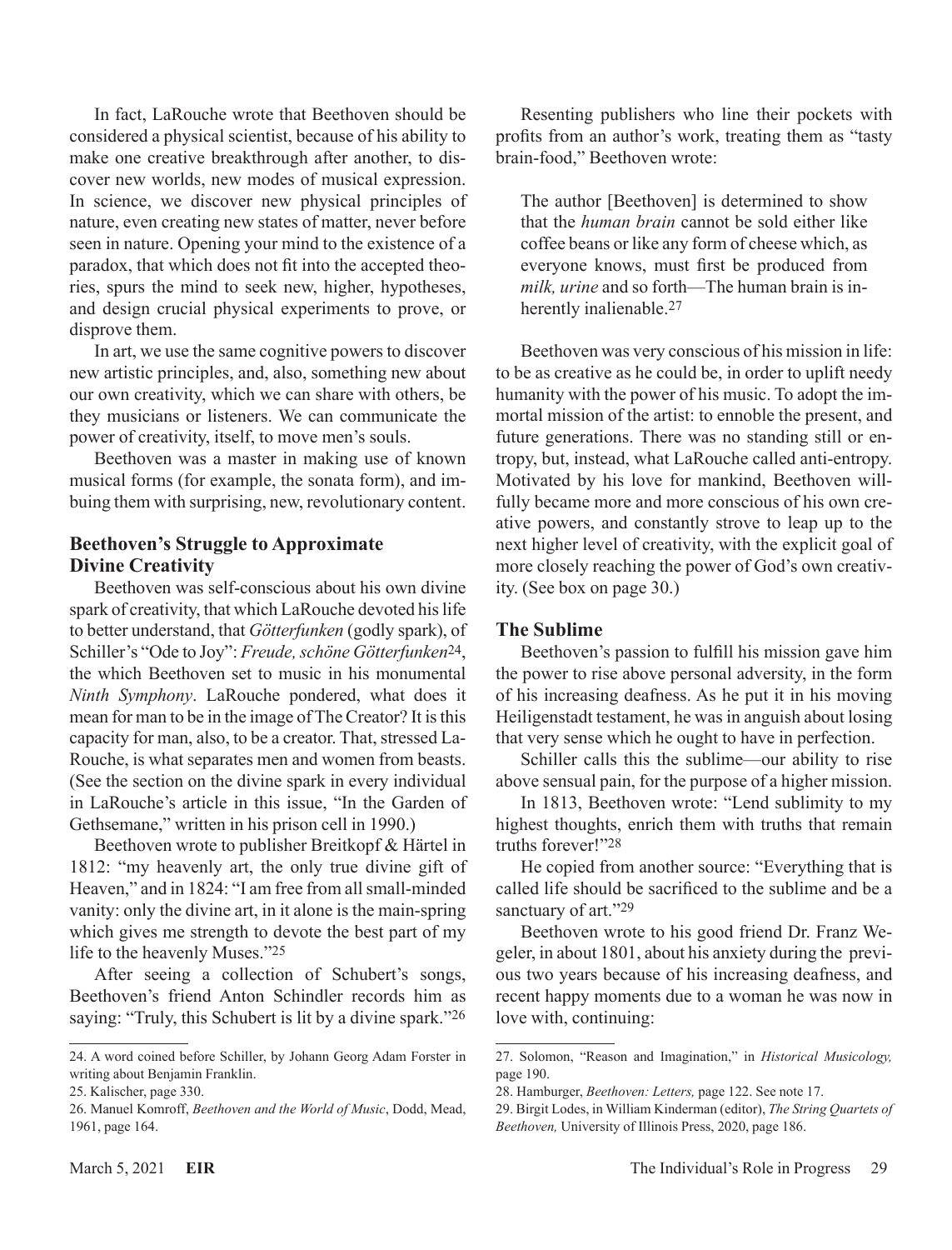### Beethoven: 'To Spread the Rays of the Godhead'

In a letter to Archduke Rudolph, Beethoven wrote:

There is nothing higher than to approach the Godhead more nearly than other mortals and by means of that contact to spread the rays of the Godhead through the human race.j

To Emilie, a girl of 8 to 10 years old, who had written to him in 1812:

Persevere, do not only practice your art, but endeavor also to fathom its inner meaning; it deserves this effort. For only art and science can raise men to the level of gods.... The true artist has no pride. He sees unfortunately that art has no limits; he has a vague awareness of how far he is from reaching his goal; and while others may perhaps be admiring him, he laments the fact that he has not yet reached the point whither his better genius only lights the way for him like a distant sun.

I should probably prefer to visit you and your family than to visit many a rich person who betrays a poverty of mind. If I should ever go to H., then I will call on you and your family. I know of no other human excellences than those which entitle one to be numbered among one's better fellow creatures. Where I find people of that type, there is my home. $k$ 

In the 1790s, he wrote about the need "to strive towards the inaccessible goal which art and nature have set us."<sup>1</sup>

l. Solomon, "Reason and Imagination," in *Historical Musicology,*

When asked which of the string quartets *opera* 127, 130, 132 was the greatest: "Each in its way. Art demands of us that we shall not stand still…. You will find a new manner of part writing and thank God there is less lack of fancy than ever before."m

For the artist "there is no more undisturbed, more unalloyed or purer pleasure" than that which comes from rising "ever higher into the heaven of art."<sup>n</sup>

Freedom and progress are the aims throughout creation:

[T]he older composers render us double service, since there is generally real artistic value in their works (among them only the German Handel and Seb. Bach possessed genius). But in the world of art, and in the whole of our great creation, *freedom and progress* are the main objectives. And although we moderns are not quite as far advanced in *solidity* as our *ancestors,* yet the refinement of our customs has enlarged many of our conceptions as well.<sup>o</sup>

Dr. Kalischer comments<sup>p</sup> on a letter of Beethoven to a court lawyer, Dr. Johann Baptist Bach: "We may recall the fact that the composer thought of writing an Overture on the name [B-A-C-H: B-flat, A, C, Bnatural in German letter notation]; there are many sketches, the following is among some for the *Tenth Symphony*:



In a letter to the new directors of the Royal Imperial Court Theatre in Vienna, Beethoven wrote: "[T]he undersigned has always striven less for a livelihood than for the interests of art, the ennoblement of taste and the uplifting of his genius towards higher ideals and perfection."<sup>q</sup>

j. Solomon, "Reason and Imagination," in *Historical Musicology,* page189.

k. Emily Anderson (editor), Letter No. 376, in *The Letters of Beethoven,* Vol. 1, W.W. Norton, 1986, pages 380-381.

page 191.

m. *Ibid.,* page 192.

n. *Ibid.,* page 192.

o. *Ibid.,* page 192. Words in parentheses from Kalischer, page 270. p. Kalischer, page 326.

q. *Thayer's Life of Beethoven,* revised and edited by Elliot Forbes, Vol. I, Princeton University Press, 1991, page 426.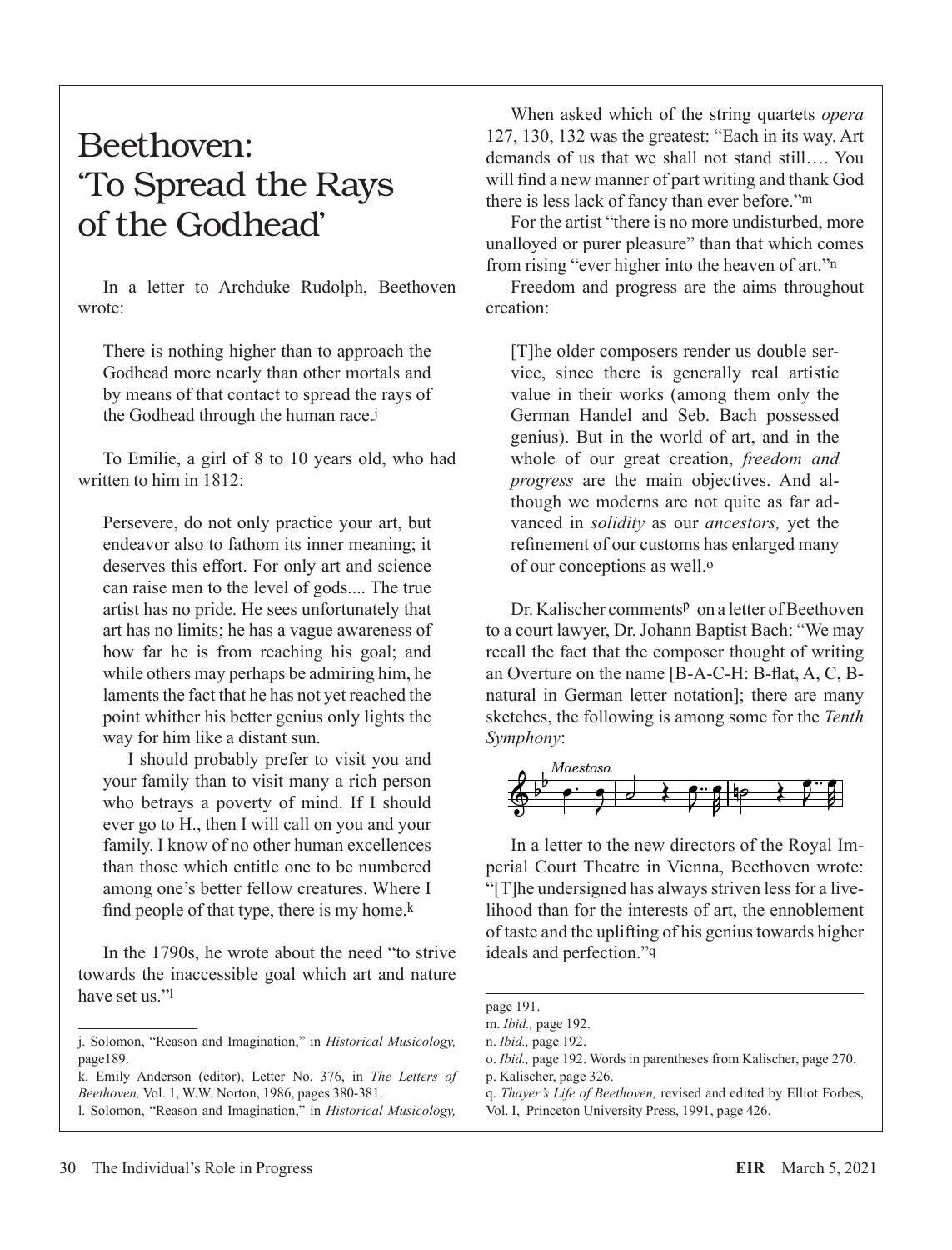For me there is no greater pleasure than that of practicing and displaying my art. My strength, both in body and mind, for some time has been on the increase. Every day brings me nearer to the goal which I feel but cannot describe. And it is only in that condition that your Beethoven can live. There must be no rest—I know of none but sleep.... I will seize fate by the throat; it shall certainly not wholly overcome me. Oh! life is so beautiful. Would that I could have a thousand lives!<sup>30</sup>

A year later, in the testament Beethoven wrote in Heiligenstadt addressed to his brothers, but never sent, he penned that he was so desperate, that he had considered taking his own life. But he could not morally allow himself to do so, because he knew that he had so much more music to give humanity:

> But what a humiliation for me when someone standing next to me heard a flute in the distance and I heard nothing, or someone heard a shepherd singing and again I heard nothing. Such incidents drove me almost to despair; a little more of that and I would have ended my life—it was only my art that held me back. Ah,

it seemed to me impossible to leave the world until I had brought forth all that I felt was within me…. "Divine one, thou seest my inmost soul thou knowest that therein dwells the love of mankind and the desire to do good." Ever since my childhood my heart and soul have been imbued with the tender feeling of goodwill; and I have always been inclined to accomplish great things.31

*Beethoven, sculpted by Hugo Hagen in 1898.*

This became Beethoven's moral imperative— Beethoven, the musician, and Beethoven, the man.

On September 17, 1824 to publisher Schott, after writing that his health was poor:

Apollo and the Muses will not yet hand me over to the Scythe Man, for I still owe them much; and before my departure for the Elysian Fields I must finish what the spirit suggests to me [or, as another translation has it: what the Eternal Spirit

> has infused into my soul<sup>32</sup>] and commands me to finish. It is to me as if I had only written a few notes.33

In art, there is a seeming paradox. The artist's thoughts are often light years ahead of the general population, yet the mission of the artist is to ennoble just those people through the aesthetical experience—to raise the sights of the people to the stars. Beethoven, especially, felt this paradox, but was determined to compose at the highest level he could, despite complaints that his works were either unplayable, or not understandable.

#### **Beethoven for Us, Today**

Though he could not hear music with his ears, Beethoven

heard music in his mind and felt it in his soul. He would go on to produce what many consider the greatest music in human history. That is why people all over the world still perform and listen to his music. That is also why we must strive to present Beethoven's music to those, emphatically including young people, who don't know the beauty they are missing. Let us give it to them, as Beethoven's present to everyone, on the occasion of his 250th birthday.

Dear reader, take the opportunity to celebrate



<sup>30.</sup> Kalischer, page 23.

<sup>31.</sup> *Thayer's Life of Beethoven,* Vol. I, revised and edited by Elliot Forbes, Princeton University Press, 1991, page 305.

<sup>32.</sup> Maynard Solomon, *Late Beethoven: Music, Thought, Imagination,* University of California Press, 2004, page 93.

<sup>33.</sup> Kalischer, page 332.